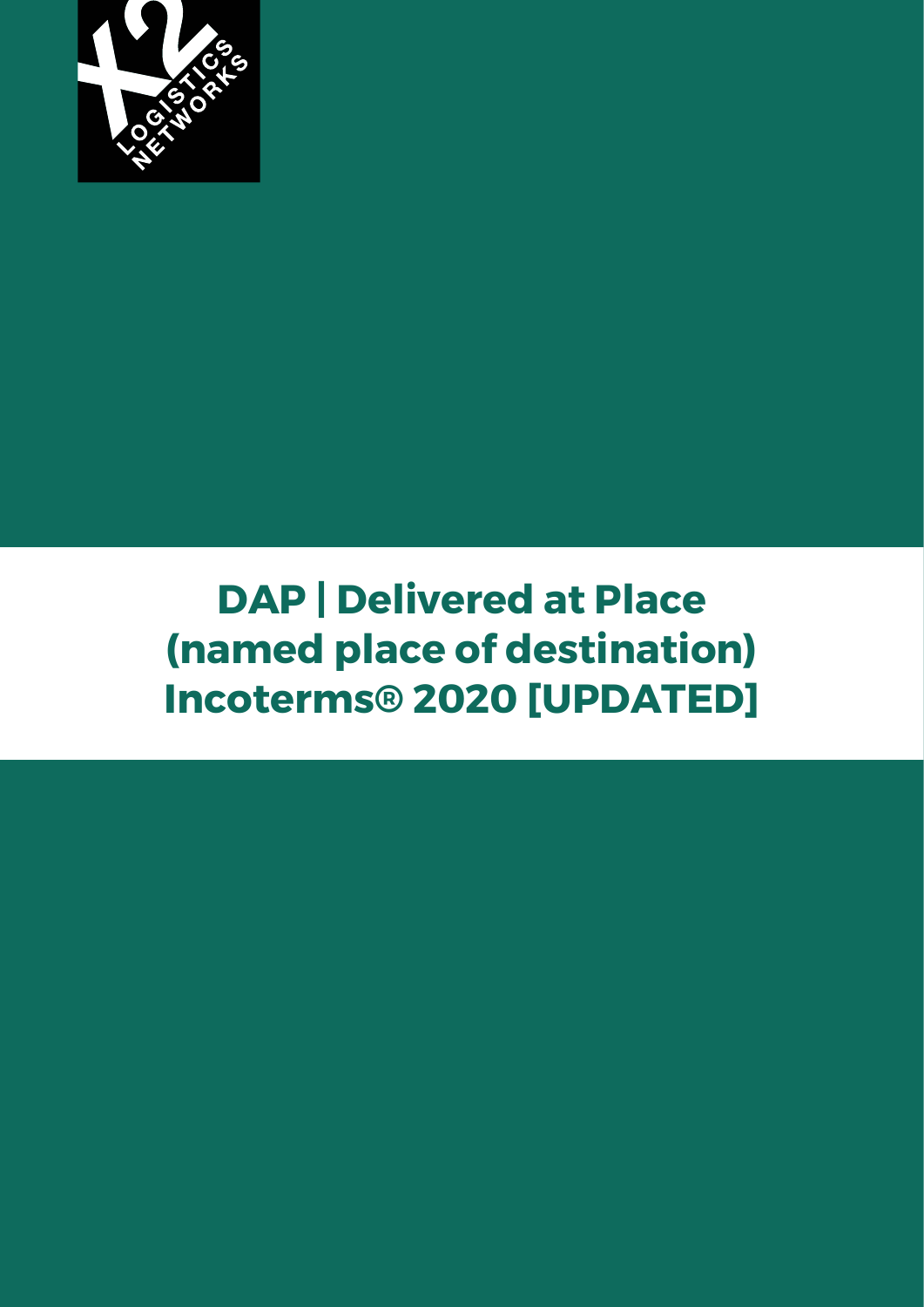## **DAP | Delivered at Place (named place of destination) Incoterms® 2020 [UPDATED]**

DAP requires the seller to deliver to a place named by a buyer, typically the buyer's premises. The buyer is responsible for unloading the means of transport. The seller has to carry out any export formalities and the buyer has to carry out any import formalities. Like with CPT and CIP the seller contracts for carriage and risk transfers only upon delivery which now is at the buyer's premises. The seller has no obligation to the buyer to insure for its risk. This rule works well for transport of goods by land within the Europe/ Central Asia landmass but strikes potential problems once there is a change in mode of transport along the way.

For example, if the shipment is by air and requires import clearance formalities in the destination country these must be carried out by the buyer while the goods sit at the airport. Once cleared the seller's carrier (typically a freight forwarder) must then be given whatever paperwork they require to move the cargo from the airport to its final destination. The same situation exists for

cross-ocean container shipments with the added complication that the empty container must be returned by the seller at its own expense.

It should be noted too that the buyer should not be the consignee on any air waybill or bill of lading, that should be the seller who has to arrange for its forwarder to take possession of the goods from the airline or shipping company and arrange local inland transport typically by truck.

If the goods are damaged or lost at any stage before the final destination then the seller will be unable to deliver and may well be in breach of contract, with the additional complication that the buyer will have already paid import duty and VAT/GST. If the buyer is unable to import clear the goods expeditiously then it might find that it bears the risk while the goods sit in customs control and is itself in breach of contract if the seller cannot deliver as contracted.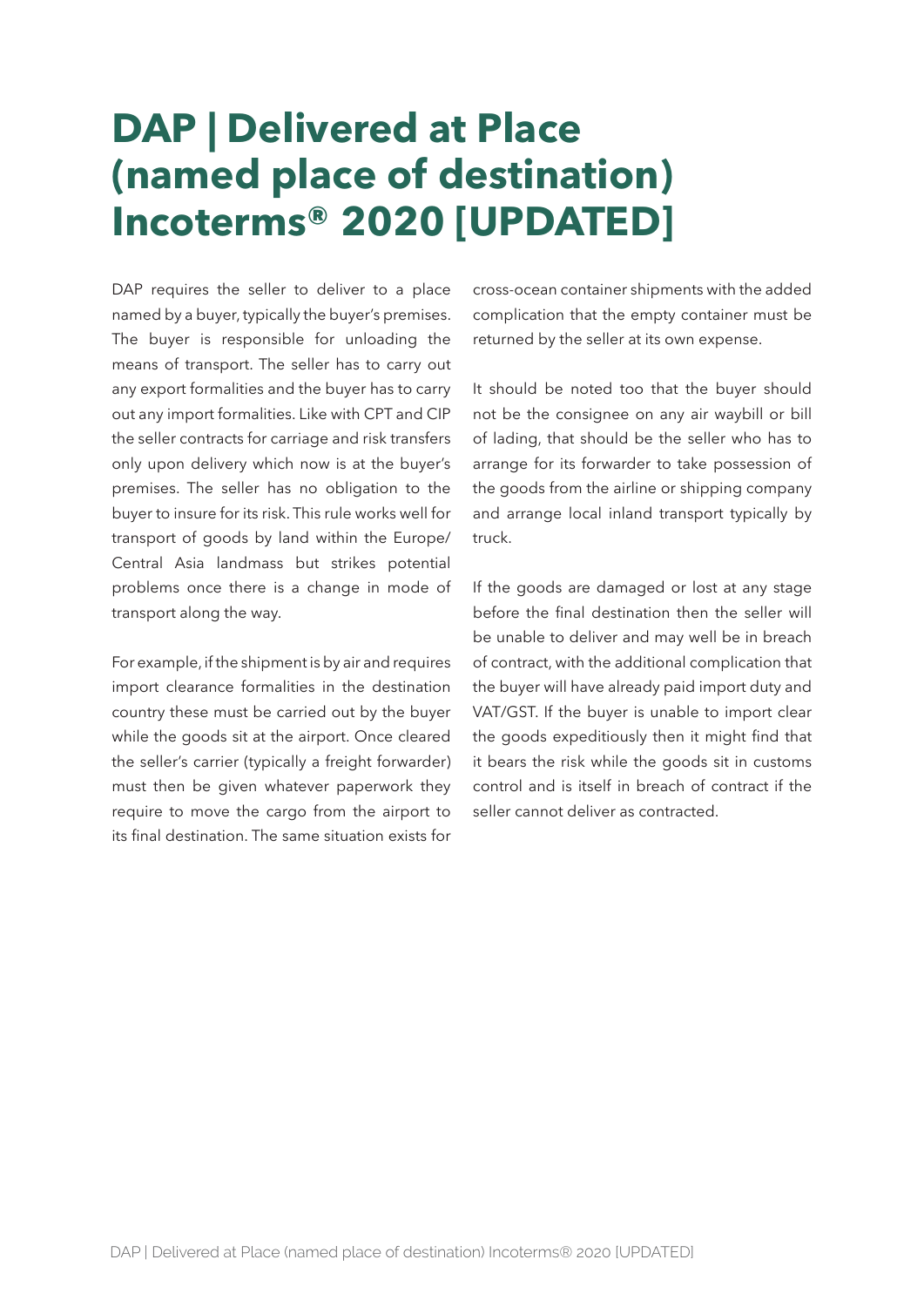## **DAP Seller and Buyer Obligations**

## **DAP A1 / B1: GENERAL OBLIGATIONS**

## **A1 (General Obligations)**

In each of the eleven rules the seller must provide the goods and their commercial invoice as required by the contract of sale and any other evidence of conformity such as an analysis certificate or weighbridge document etc that might be relevant and specified in the contract.

Each of the rules also provides that any document can be in paper or electronic form as agreed to in the contract, or if the contract makes no mention of this then as is customary. The rules do not define what "electronic form" is, it can be anything from a pdf file to blockchain or some format yet to be developed in the future.

## **B1 (General Obligations)**

In each of the rules the buyer must pay the price for the goods as stated in the contract of sale.

The rules do not refer to when the payment is to be made (before shipment, immediately after shipment, thirty days after shipment, half now half later, or whatever) or how it is to be paid (prepayment, against an email of copy documents, on presentation of documents to a bank under a letter of credit, or other arrangement). These matters should be specified in the contract.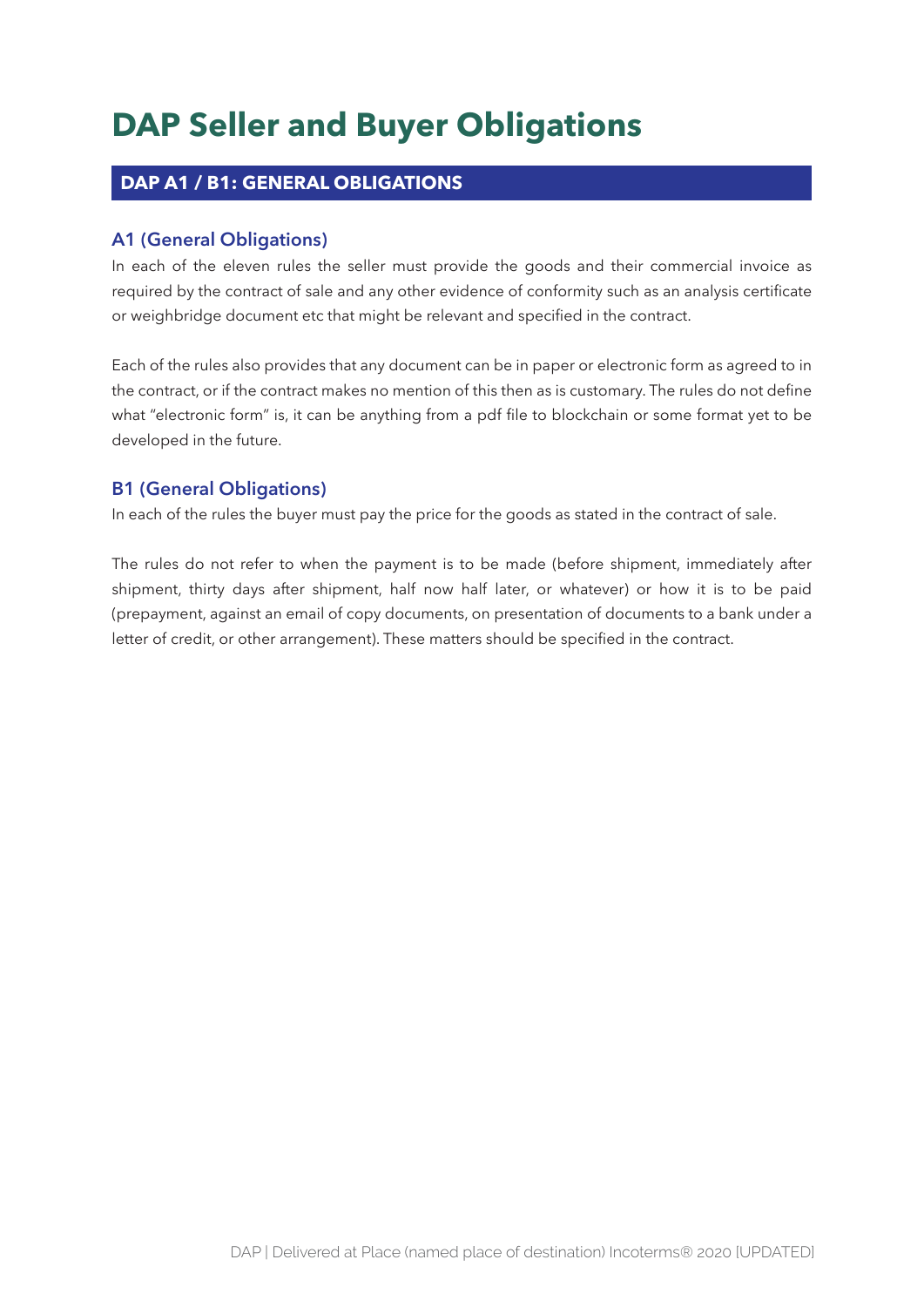## **DAP A2 / B2: DELIVERY**

#### **A2 (Delivery)**

The DAP and DDP rules require the seller to take on almost the maximum responsibility of placing the goods at the disposal of the buyer at the agreed destination place, or point within that place, but not unloaded from the arriving means of transport. This usually would be a truck but could be a train, a barge or even a ship and unlikely though it might be a chartered aircraft.

The DPU rule goes one step further, requiring the seller to unload the goods from the arriving means of transport. DPU is the old DAT rule but expanded to mean any place to avoid the misunderstanding of the 2010 rule where many took it literally from its title to just mean a terminal, even though it meant anywhere from an open field to a covered warehouse including the buyer's warehouse.

A common mistake with DAP and DDP especially is the reverse of the misunderstanding with the old DAT, to believe that the destination will always be the buyer's premises, but this need not be the case. The buyer could nominate say the site of a new factory they are building for their client, it could be the container terminal in the destination country, or somewhere else. If it is the buyer's premises or a site they have nominated then usually they would have the equipment on hand to unload the goods but sometimes the truck will have a crane mounted on it or even a forklift tucked into the rear of it, or the goods are so specialised that the seller would need to also provide the equipment to unload the goods making it DPU. If the destination is a terminal then it would be usual that the seller's carrier would unload the means of transport or arrange for that unloading, such as the container from the truck delivering it from the quay, the goods from the chartered aircraft and so on, again making it DPU not DAP.

The delivery must be made on the agreed date or within the agreed period.

#### **B2 (Delivery)**

The buyer's obligation is to take delivery when the goods have been delivered as described in A2.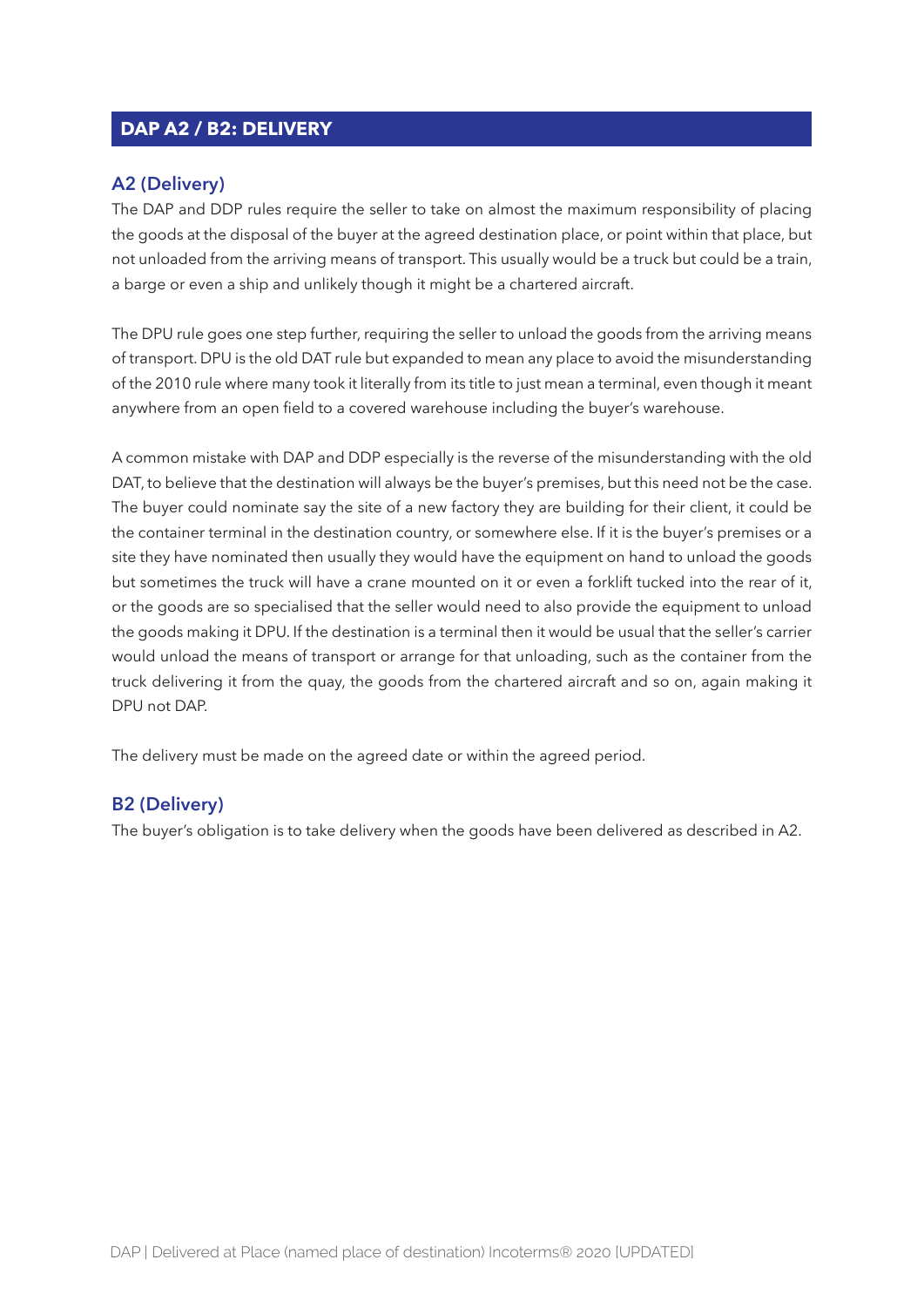## **DAP A3 / B3: TRANSFER OF RISK**

## **A3 (Transfer of Risk)**

In all the rules the seller bears all risks of loss or damage to the goods until they have been delivered in accordance with A2 described above. The exception is loss or damage in circumstances described in B3 below, which varies dependent on the buyer's role in B2

## **B3 (Transfer of Risk)**

The buyer bears all risks of loss or damage to the goods once the seller has delivered them as described in A2.

If the buyer fails to inform the seller exactly to where it is to deliver the goods, or if the buyer fails to import clear the goods then it bears the risk of loss or damage to the goods from the agreed date or agreed period for delivery.

For example, if the seller despatches the goods to the buyer and they are held indefinitely by the importing country's authorities because the buyer failed to obtain the necessary import permit, then the buyer bears the risk.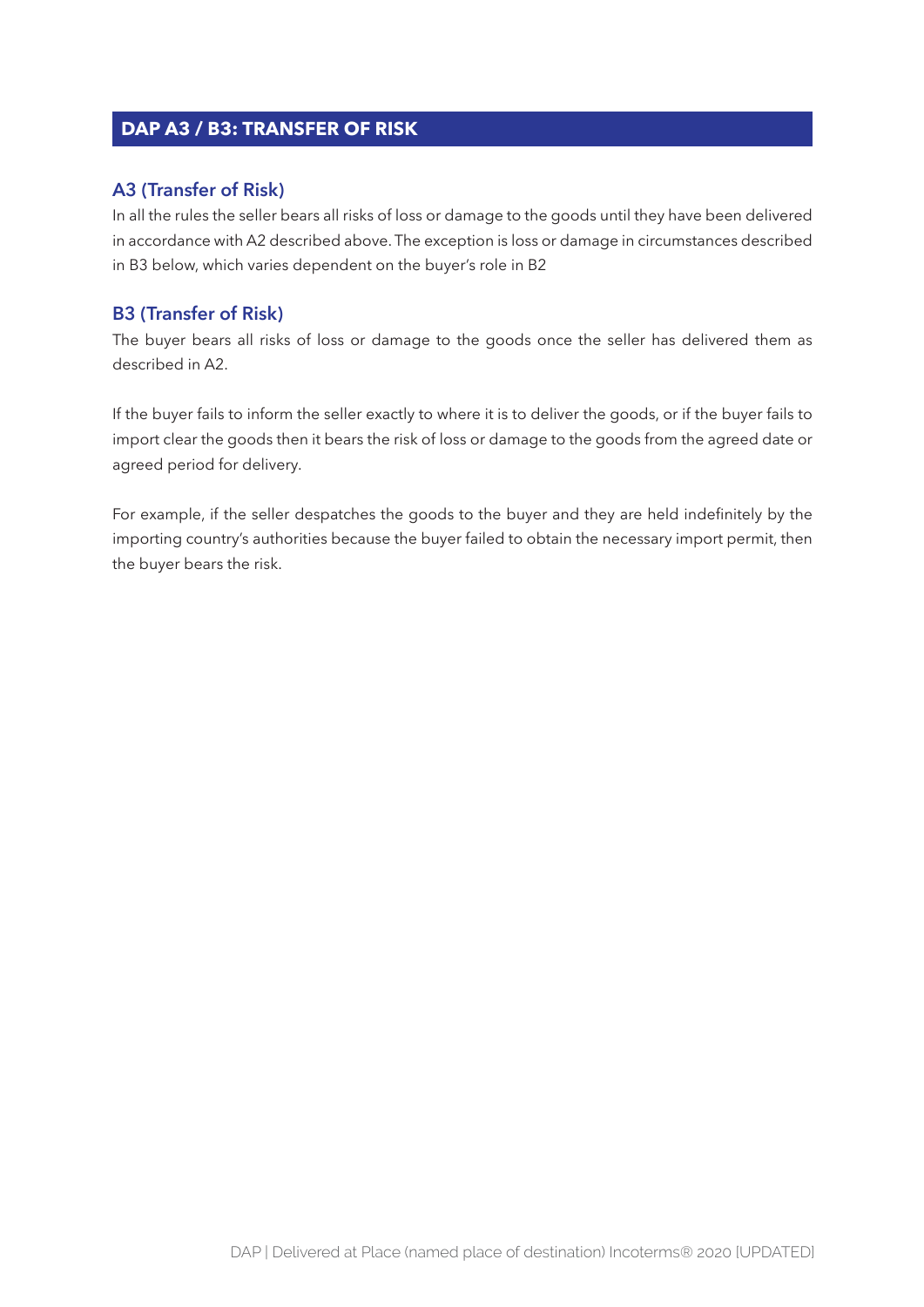## **DAP A4 / B4: CARRIAGE**

#### **A4 (Carriage)**

The seller must arrange, or contract for, carriage to the named place of destination, and if there is an agreed point within that destination then to that point. Cost of this carriage is for the seller. As the seller has to arrange the carriage it needs to know from the buyer if there is a specific point in the place of delivery to which the goods must be transported. For example, if the destination is shown as simply "Budapest, Hungary" where in that large metropolis is the seller's carrier to leave the goods? It could be that it is to be the buyer's premises, or a particular location say in an empty building site, or the carrier's premises, or the airport, or the container yard, or a particular quay on the river… the exact point should be agreed upon. If it is not then it is the seller's choice to select the point that best suits its purpose, usually being the cheapest option such as a cargo terminal.

For DAP and DPU, if the delivery at the destination is to occur after the buyer completes any necessary import formalities then the cost of storage due to delays in those formalities being completed is for the buyer, always assuming the seller has provided the buyer with necessary documents in time. For DDP it is the seller who bears the cost of any storage due to delays in import clearance.

#### **B4 (Carriage)**

The buyer has no obligation to the seller to arrange a contract of carriage.

## **DAP A5 / B5: INSURANCE**

#### **A5 (Insurance)**

Despite the seller having the risk of loss or damage to the goods up to the delivery point, the seller does not have an obligation to the buyer to insure the goods.

#### **B5 (Insurance)**

Because the seller has the risk of loss or damage to the goods up to the delivery point, the buyer does not have an obligation to the seller to insure the goods.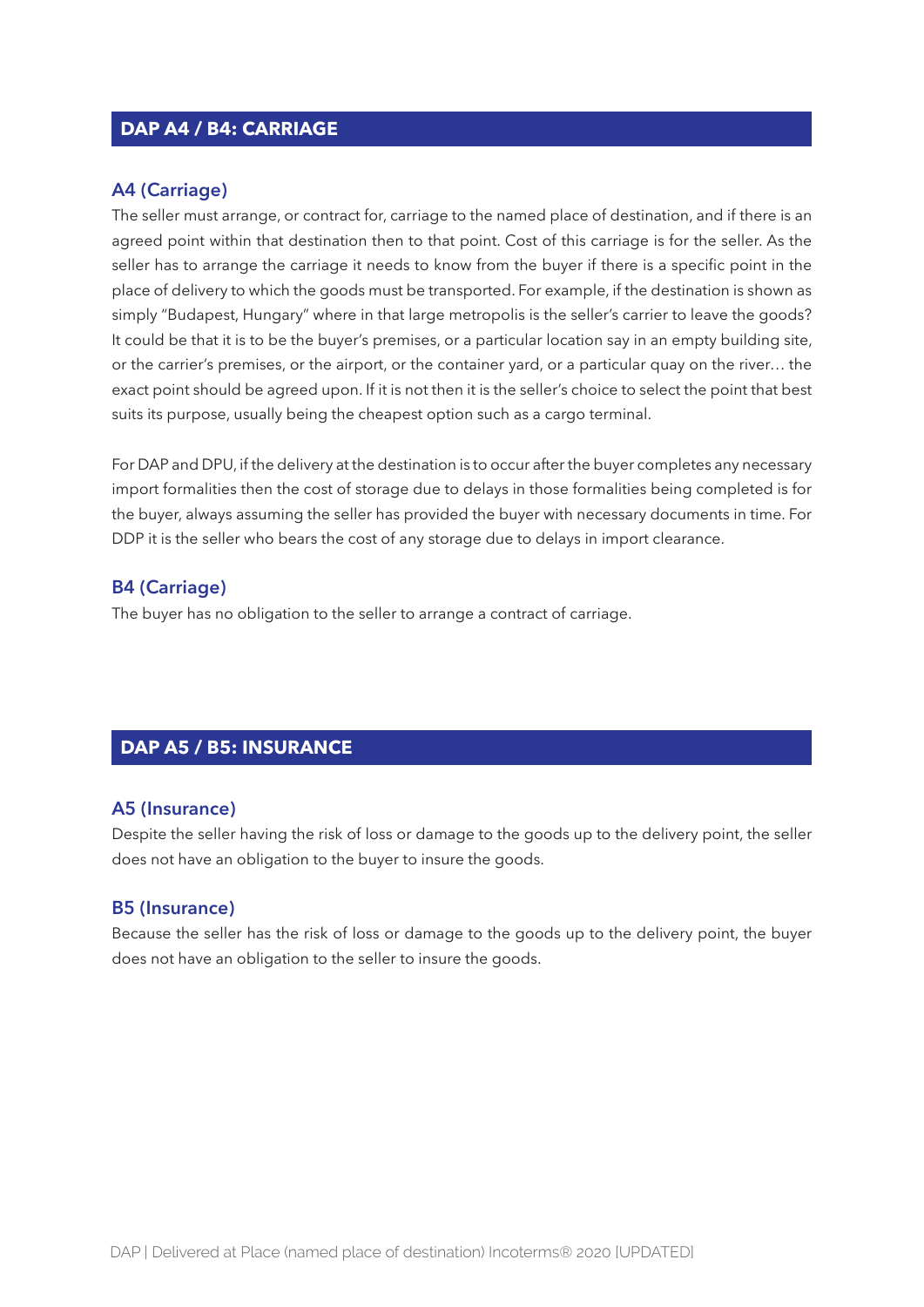## **DAP A6 / B6: DELIVERY / TRANSPORT / DOCUMENT**

#### **A6 (Delivery / Transport Document)**

The seller, at its own cost, must provide the buyer with any document the buyer needs to take over the goods. What form this document takes will depend on agreement in the contract, and might simply be in the form of a receipt which the buyer is to sign. However, it might, in the case of DAP and DPU where the buyer must import clear the goods, be a copy of the seller's transport document to evidence the export and the date of shipment.

#### **B6 (Delivery / Transport Document)**

The buyer must accept the document provided in A6 as it actually takes no part in the transport process.

## **DAP A7 / B7: EXPORT / IMPORT CLEARANCE**

#### **A7 (Export / Import Clearance)**

Where applicable, the seller must at its own risk and expense carry out all export clearance formalities required by the country of export, such as licences or permits; security clearance for export; preshipment inspection; and any other authorisations or approvals.

Additionally, as the point of delivery in these rules is in the importing country, the seller must also carry out and pay for any formalities required by any country of transit before that delivery occurs.

The seller has no obligation to arrange any import clearances. However if the buyer requests, at its own risk and cost, the seller must assist in obtaining any documents and/or information which relate to formalities required by the country of import such as permits or licences; security clearance for import; pre-shipment inspection required by the import authorities; and any other official authorisations or approvals.

## **B7 (Export / Import Clearance)**

Where applicable, the buyer must assist the seller at the seller's request, risk and cost, in obtaining any documents and/or information needed for all export-related formalities required by the country of export as well as any formalities required by any country of transit.

Where applicable, the buyer must carry out and pay for all formalities required by the country of import. These include licences and permits required for import; import clearance; security clearance for transit and import; pre-shipment inspection; and any other official authorisations and approvals.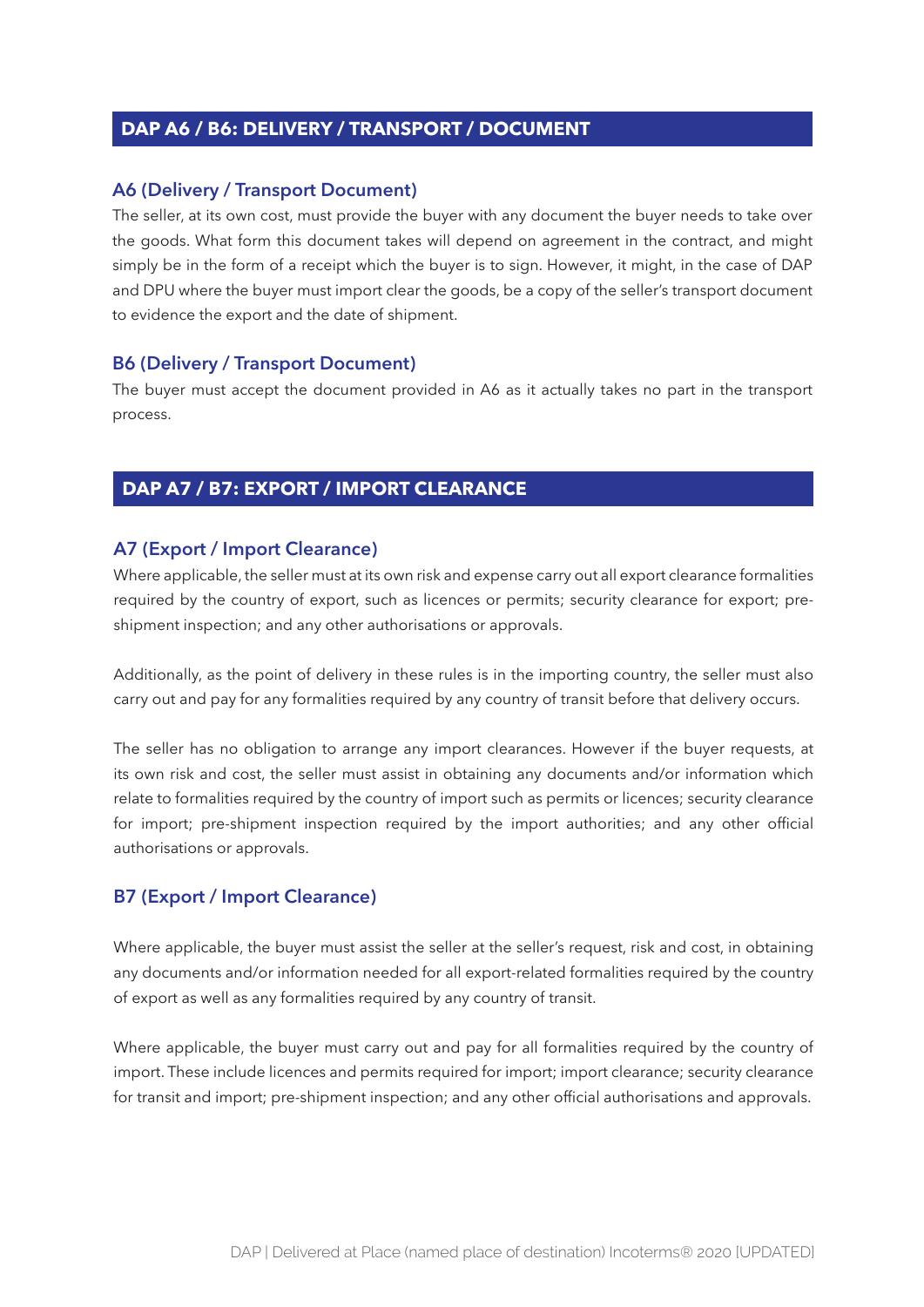## **EXAMPLE A6 / B8: CHECKING / PACKAGING / MARKING**

## **A8 (Checking / Packaging / Marking)**

In all rules the seller must pay the costs of any checking operations which are necessary for delivering the goods, such as checking quality, measuring the goods and/or packaging, weighing, counting the goods and/or packaging.

The seller must also package the goods, at its own cost, unless it is usual for the trade of the goods that they are sold unpackaged, such as in the case of bulk goods. The seller must also take into account the transport of the goods and package them appropriately, unless the parties have agreed in their contract that the goods be packaged and/or marked in a specific manner.

## **B8 (Checking / Packaging / Marking)**

In all rules there is no obligation from the buyer to the seller as regards packaging and marking. There can in practice however be agreed exceptions, such as when the buyer provides the seller with labels, logos, or similar.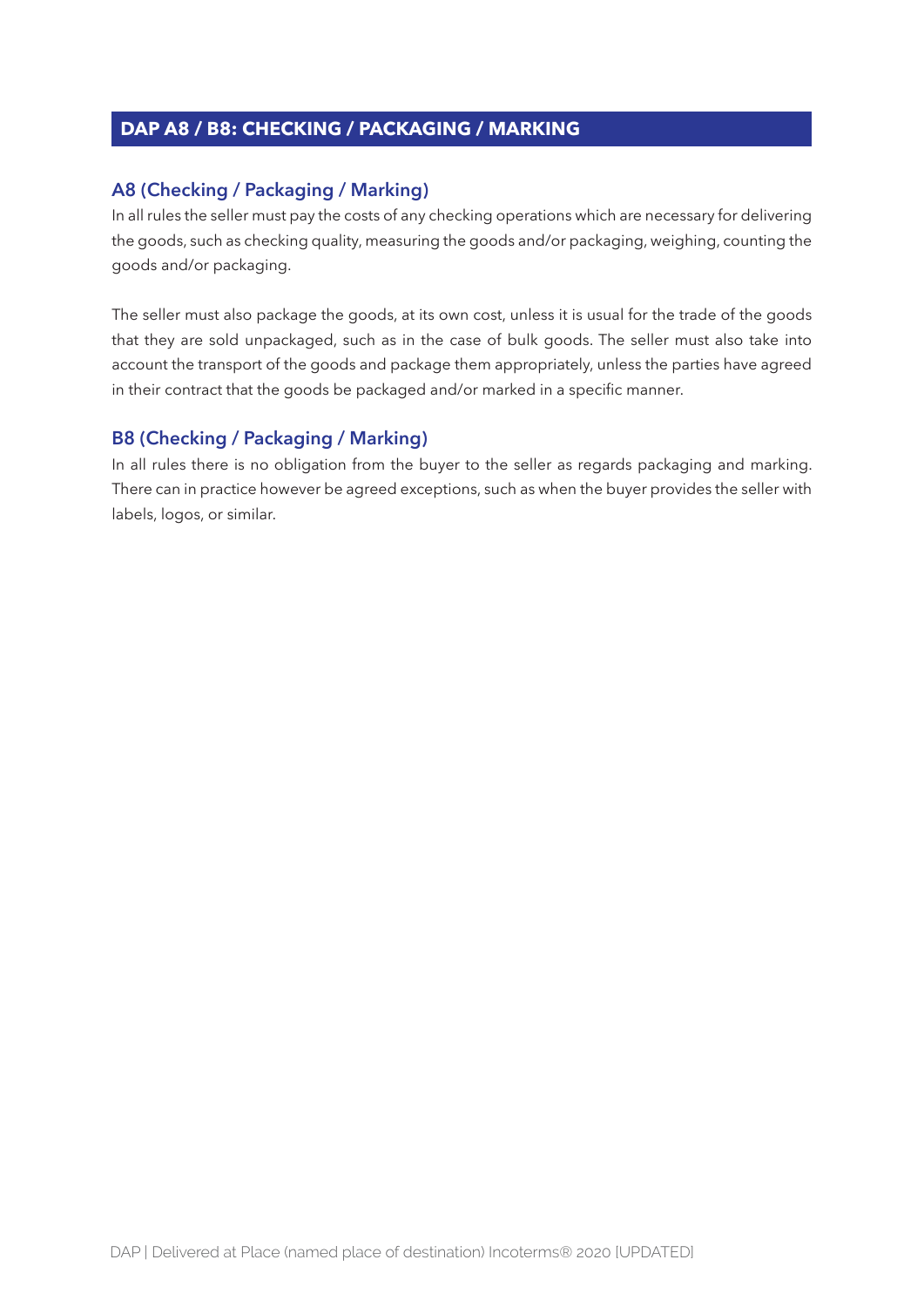## **EXAMPLE A6 / B9: ALLOCATION OF COSTS**

#### **A9 (Allocation of Costs)**

The seller must pay all costs until the goods have been delivered under A2, other than any costs the buyer must pay as stated in B9.

Transport costs resulting from the contract of carriage, including costs of loading the goods and any transport-related security, must be paid by the seller. The cost of providing to the buyer proof of the goods being delivered are also for the seller.

If the contract of carriage includes unloading at the agreed destination, the seller must pay these.

The seller must pay any costs involved in providing the usual proof that the goods have been delivered.

The seller pays any costs, export duties and taxes, where applicable, related to export clearance and any transit clearance.

If the buyer is requested by the seller to provide information or documents to assist the seller in their export formalities or arranging insurance, then the seller must pay the buyer for these costs.

## **B9 (Allocation of Costs)**

The buyer must pay the seller all costs relating to the goods from when they have been delivered, other than those payable by the seller.

If the seller has been requested by the buyer to provide assistance in obtaining information or documents needed for the buyer to effect import formalities, then the buyer must reimburse the seller's costs.

Where applicable, the buyer pays any duties, taxes and other costs for import clearance.

The buyer pays for unloading costs unless they were paid by the seller under the contract of carriage.

Additionally, and provided the seller has advised that the goods have been clearly identified as the goods under the contract, the buyer pays any additional costs incurred if the buyer fails to give notice in accordance with B10.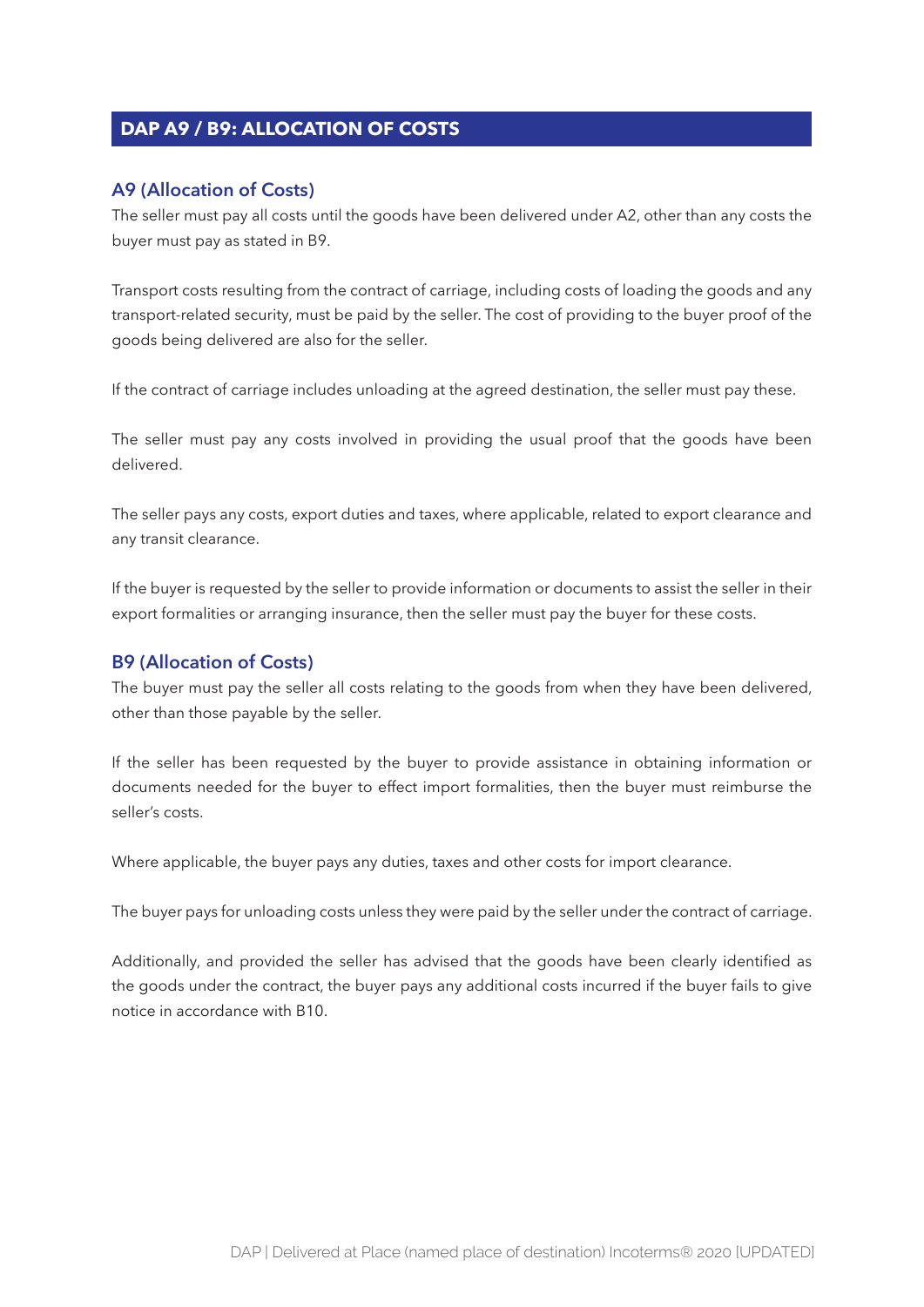## **DAP A10 / B10: NOTICES**

#### **A10 (Notices)**

The seller must give the buyer any notice the buyer needs to receive the goods.

#### **B10 (Notices)**

If the parties agree in the contract, the buyer must give the seller sufficient notice of when, and the point within the place of destination, where they require delivery. The contract will usually detail how much notice is to be given, and this might vary with the mode/s of transport.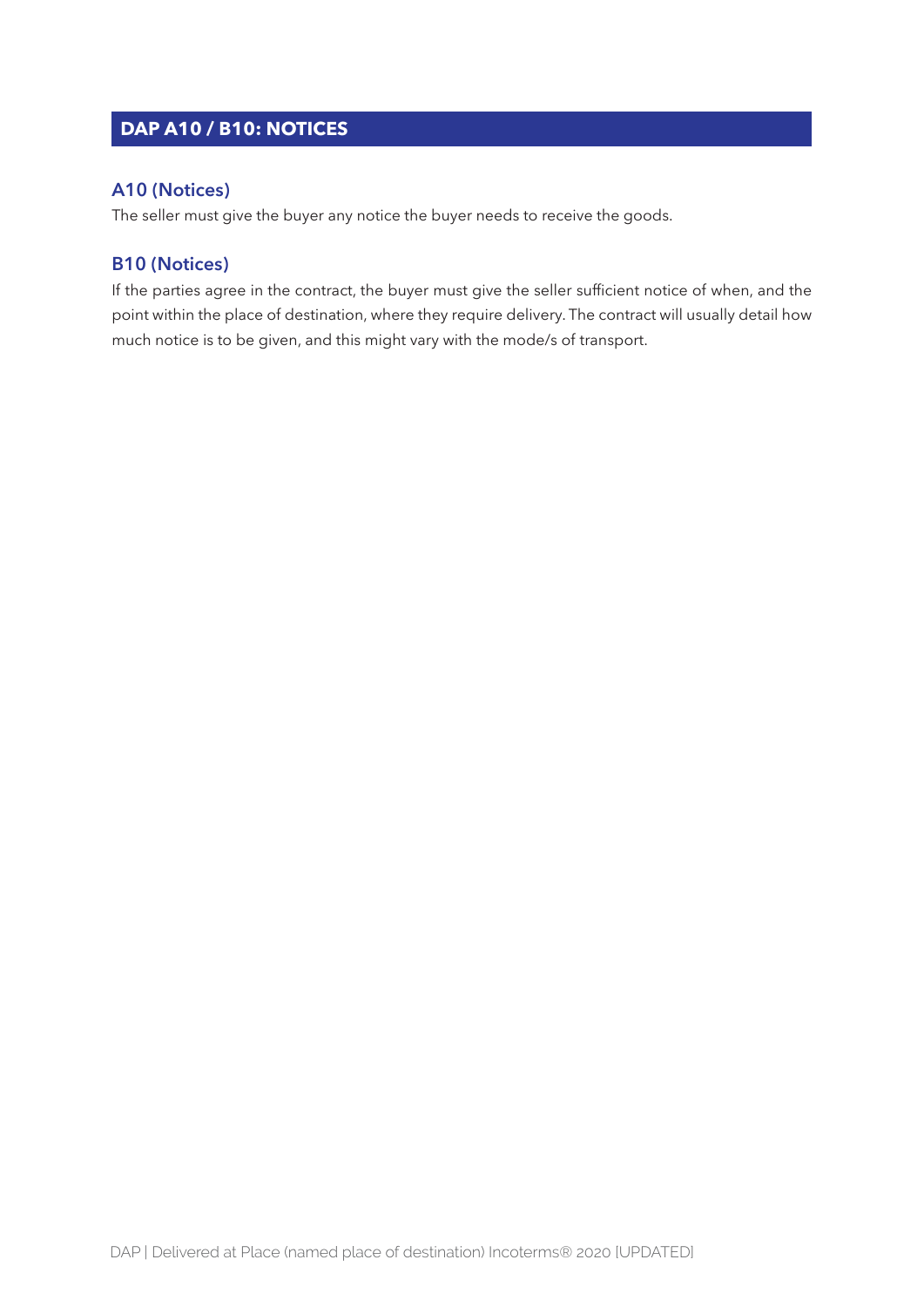## **Delivery at Place (DAP): Advantages and Disadvantages**

DAP was the new name given in the Incoterms® 2010 rules for the previous DDU (Delivered Duty Unpaid) which first appeared in the 1990 rules. That was a misleading name because transactions under the other rules other than DDP (Delivered Duty Paid) were duty unpaid at the time of delivery, yet DDU itself actually meant that delivery occurred after the buyer had import cleared the goods and paid the duty.

Also rolled into DAP were the old DAF (Delivered at Frontier, first appearing in Incoterms® 1967) and DES (Delivered Ex Ship, originally "EXS" Ex Ship in the 1953 rules) which like DDU provided for delivery not unloaded. These two were effectively redundant as by stating "at the named place of destination" in DDU it included at the frontier or on the ship.

The DAP Incoterms® 2020 rule does not specify that the place of delivery must be the buyer's premises even though that is the common usage. Delivery of the goods is to take place by the seller "placing them at the disposal of the buyer on the arriving means of transport ready for unloading at the agreed point, if any, at the named place of destination." This means that the seller and buyer need to agree on precisely where that delivery is to take place because without such agreement how can the seller know where precisely to deliver?

This rule is suitable for domestic trade as well as transactions within a customs union. It can be impractical and/or problematic for cross-ocean trade.

In cross-ocean transactions the buyer must import-clear the goods so typically they will be held in a customs bonded warehouse or terminal until those formalities have been completed. Up until the time they go into customs control in the importing country they are at the seller's risk, but while they are under customs control they are at the buyer's risk. If the buyer has a problem, say with an incorrectly issued import permit which delays clearance or even leads to a refusal to clear, the buyer's actions prevent the seller from delivering.

Once import clearance has been completed, and assuming the delivery point was not the customs warehouse or terminal where the goods were waiting for that clearance, the goods need to be released to the seller's carrier or its agent to then continue the goods' journey to the named destination.

Apart from when the goods are held waiting for import clearance the seller has the risk of loss or damage to the goods. The seller has no obligation to the buyer to provide insurance and the buyer has no insurable risk in the goods until delivery at the named place. The seller of course would be prudent to insure the goods but it can choose to self-insure meaning take the risk itself.

The seller needs to be very careful pricing a DAP sale, taking into account all possibilities and potential problems especially with transport within the buyer's country after release from the customs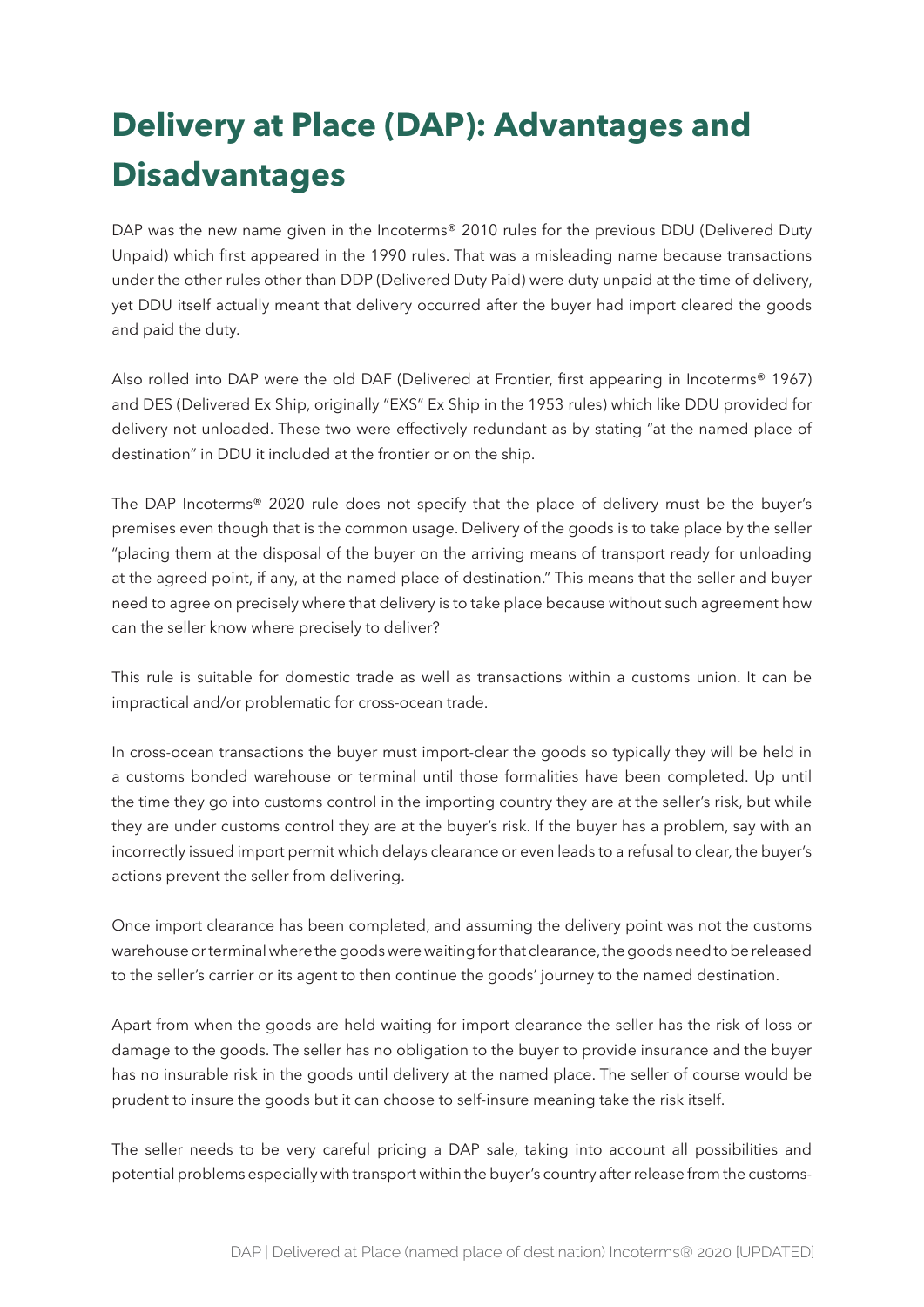controlled warehouse or terminal.

If the buyer requires extra documents such as a certificate of origin, the seller must assist the buyer, at the buyer's request, risk and cost, to obtain it.

Unlike all the preceding rules, the DAP seller is also responsible for any formalities which might occur in any country of transit, particularly important if the sale is to a final destination in a land-locked country and the sea shipment initially goes to a port in an adjacent country.

The seller is not required to give the buyer any transport document, but where the shipment is containerised by sea the import authorities might require a transport document showing the date of export to calculate the value for duty in their local currency. This will be dependent on how that importing country values goods for import.

What advantages are there to the seller over say CIP? Probably none. The disadvantages to the seller are that the goods are at its risk right to the destination, except during any import clearance. If the goods are lost in transit then the seller, assuming they cannot replace the goods before the contracted delivery date, would be in breach of their contract. If the goods are damaged in transit the seller would likewise be in breach of contract if they cannot make good that damage, at their cost and risk, within the contracted delivery period. The contract might have hidden in it a rather onerous liquidated damages clause, the kind of thing about which many people's eyes glaze over and they disregard at their peril.

DAP transactions are largely incompatible with payment by the typical letter of credit. With delivery only occurring at the very end of the transport chain, an LC calling for presentation of say a bill of lading consigned to order and blank endorsed would be a contradiction to DAP. Even more so if the issuing bank was of the habit of requiring bills of lading consigned to their order which they then endorse to their applicant (the buyer) so the buyer can take hold of the goods. There is nothing to secure the seller's position of the buyer not taking hold of the goods until the issuing bank has honoured the drawing under the LC as, after all, the seller's truck is sitting in the buyer's nominated delivery place merely waiting for unloading. Imagine how totally strange it would be for the seller to arrive at the buyer's receiving dock, obtain some form of delivery receipt from the buyer, send it back to their office overseas, present it to their bank who sends it to the issuing bank who hopefully honours the presentation. In the meanwhile, the truck is sitting blocking the receiving dock for a couple of weeks with the driver having set up camp in the truck's cabin until his office back home tells him they have received payment and he can now let the buyer unload!

*"Incoterms" is a registered trademark of the International Chamber of Commerce. Refer to ICC publication no. 723E for the text*